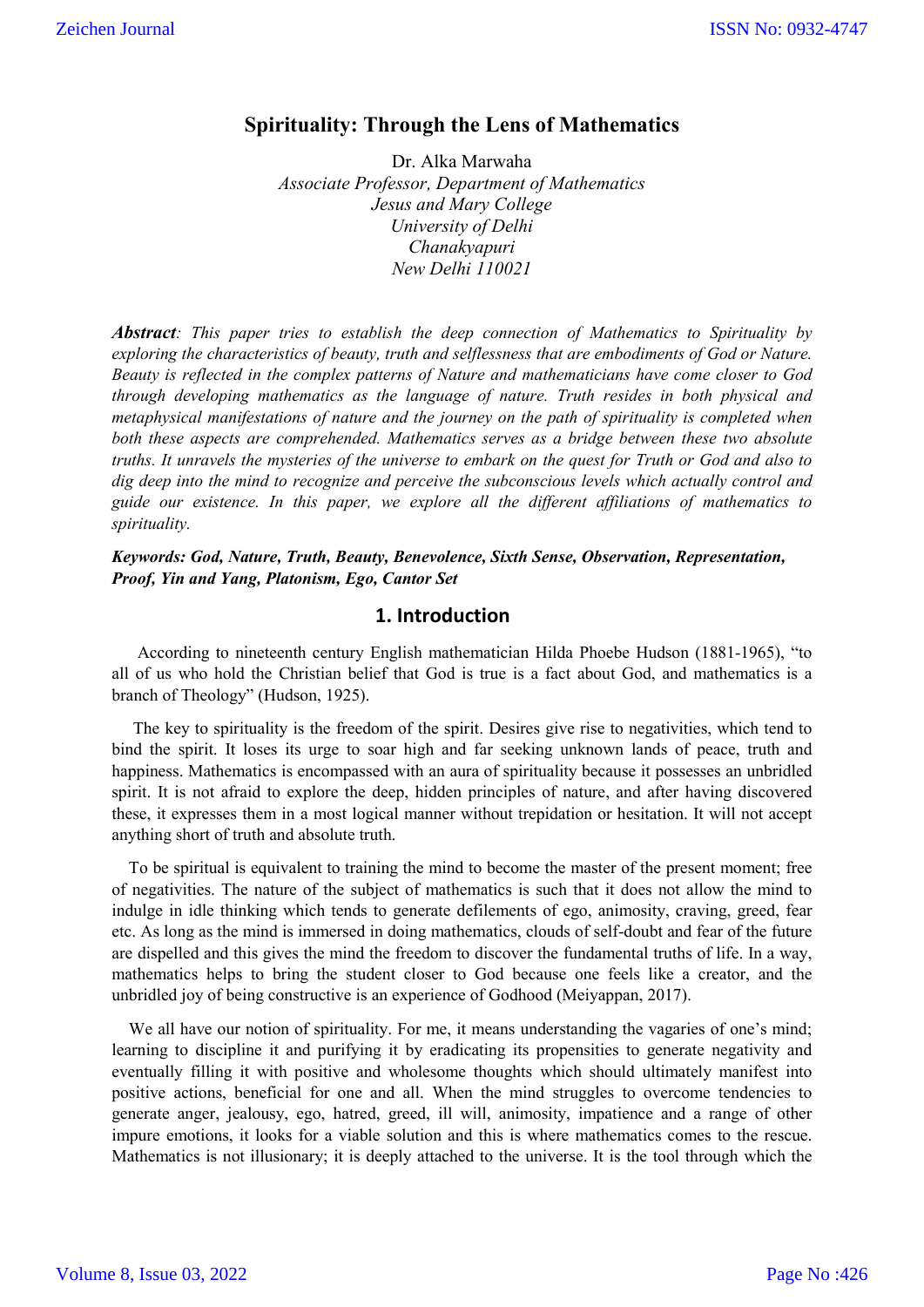illusory world can be made tangible. Mathematics can be called the 'mind of the universe' as it has evolved to give a precise meaning to the universe and its laws (Marwaha, 2016).

 The omnipotent powers of mathematics to unravel the mysteries of the universe with 'unreasonable effectiveness', a phrase coined by the Nobel Laureate Eugene Wigner (1902 – 1995), made him wonder whether God is a mathematician (Livio, 2009). The three forms of God, each complete in themselves, are truth, beauty and compassion. Realising any one of these three in entirety results in realising God himself. The conception of mathematics is an honest attempt to cover all these three aspects of spirituality. Galileo Galilei (1564-1642) said, "Mathematics is the language in which God has written the universe".

 God can also be considered a disciplinarian because He is bound to function within the laws of nature. Anything which conforms to the rules and regulations has to be visually beautiful and spiritually appealing. The infinite beauty of God is reflected in nature. Beauty is not that which appeals only to the senses. The British mathematician Godfrey Harold Hardy (1877-1947) quotes in his book *"A Mathematician's Apology"* (Hardy, 1940),

 "The mathematician's patterns, like the painter's or the poet's, must be beautiful, the ideas, like the colours or the words, must fit together in a harmonious way. Beauty is the first test; there is no permanent place in the world for ugly mathematics. It may be very hard to define mathematical beauty, but that is just as true of beauty of any kind – we may not know quite what we mean by a beautiful poem, but that does not prevent us from recognising one when we read it."

 Ancient Greeks and Romans understood the beauty of proportionality and used the golden ratio to create visually and aesthetically appealing masterpieces of art and architecture. The Greek temple Parthenon in Athens was constructed around the fifth century BC using the golden proportion (1 : 1.618). The irrational number with approximate value 1.618 is called the golden number and is generally denoted by the Greek letter  $\varphi$  (phi). The saga of golden ratio continued through the centuries and got a new meaning when in the fifteenth century Leonardo da Vinci (1452 – 1519) depicted the golden proportion in his paintings of the human body. The enchanting face of Monalisa bears testimony to this rule (Devlin, 1988; Vorobiev, 2002). The celebrated Welsh mathematician and philosopher Bertrand Russell (1872-1970) was of the opinion that "Mathematics rightly viewed possesses not only truth but supreme beauty".

 Mathematics influenced human life in many ways. Art in any form is a physical manifestation of all that is pure, noble and spiritual in the human mind that is seeking expression. Mathematics has more than fulfilled its part in making this expression a thing of sublime beauty. It is only through mathematics that art of painting saw a major revolution during the Renaissance period. Using mathematical techniques of projection and perspective, flat surfaces could give the illusion of threedimensional space, making them look life-sized and realistic (Courant et al., 1996).

 Truth and mathematics are synonymous entities. Both cannot exist without one another. The laws of nature needed the language of mathematics to bring to the fore their existence and significance, which completely adheres to the principles of truth. This language not only experiences the truth but interprets it and draws its conclusions. The beauty of mathematics is that it is the embodiment of truth. It aspires after the truth and the path it chooses is truth itself. Last but not least, mathematics inadvertently makes one appreciate all aspects of nature, especially its benevolence and magnanimity (Marwaha, 2016). The German astronomer and mathematician Johannes Kepler (1571-1630) said

 "The chief aim of all investigations of the external world should be to discover the rational order and harmony which has been imposed on it by God and which he revealed to us in the language of mathematics"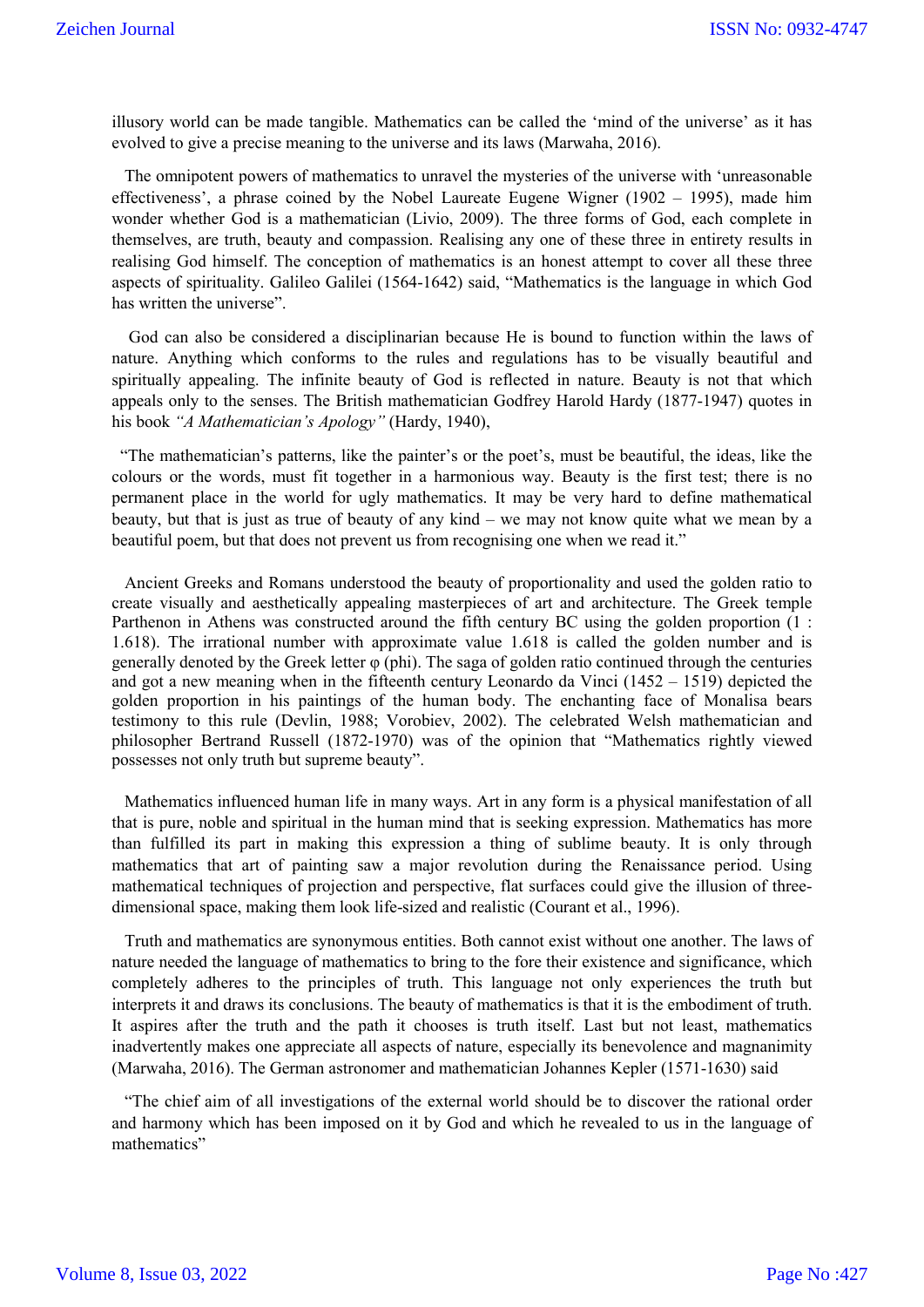Mathematics is a subject that is so disciplined that it does not give itself allowances to behave in an arbitrary manner. Just like nature, it is bound by laws and axioms, violation of which is not permissible. The medium through which these laws are expressed is called the language of mathematics. Similarly, nature illustrates its fundamental laws through natural principles at the external level, and through mind-matter phenomena at the spiritual level (Kramer, 1995).

#### **2. Sixth Sense: The Power Of Intuitive Thinking**

 Sixth sense has been gifted to man by nature to perceive things which are not so obvious and which the five senses fail to comprehend. Sixth sense can be called the power of intuition or the ability to transcend the mundane and worldly to reach out to the ultimate, unknowing realm of truth. Thus, this sixth sense is not controlled by the mind. This works perfunctorily at its own rate and on its own terms. It resides in the vast untapped reservoir of the unknown part of the mind which has the power to feel and cognize the truth more intensely and scrupulously. The psychologists draw comparisons between the mind and an iceberg through the Iceberg Model, to explain the two levels of consciousness of the mind, one superficial and the other superconscious. The surface level of the mind which is responsible for cognition is like a tip of the iceberg, a mere four or five percent of the total mind. The remaining part of the mind, known as subconscious or unconscious, constitutes the rest of the gigantic part of the iceberg which remains submerged in water (Green, 2019).

 Mathematics is actually the progeny of the sixth sense of the human brain. It is an outcome of the endeavour of man, at the subconscious level to grasp the real meaning of our existence. It is a manifestation at the physical level, of the spiritual arena of the human mind. The yearning to realise the ultimate truth; the frustrations at the inability to do so; the flashes of ingenuity; the fleeting moments of triumph turning into despair; and the stage of irrevocable comprehension of truth; are the aspects which can be said to aptly describe the spiritual and mathematical journey of mankind.

 Intuition and instinct have formed an intrinsic part of mathematical thinking. Although the ultimate truth is accepted after a rigorous proof is given, intuition has always been the guiding spirit that purports logical and rational explanation of facts. Perhaps the greatest example of powers of supernatural being at work in area of mathematics is that of Srinivasa Iyengar Ramanujan (1887- 1920), a young, self-taught mathematical prodigy from a poor family in South India who floored the elite mathematical fraternity of Cambridge University with his simple and intuitive brilliance to do mathematics (Kanigel, 1991). The Scottish mathematician and science fiction writer Eric Temple Bell (1883-1960) has hailed Ramanujan as a gift from heaven with supernatural insight into apparently unrelated formulas (Bell, 1936).

 There is a famous story of Ramanujan who was a wizard with numbers. Once when terminally ill, he was visited in the hospital by G. H. Hardy. As an opening remark of the conversation, Hardy mentioned that the cab in which he had travelled had a very dull number viz. 1729 in the mathematical sense, to which Ramanujan immediately replied that Hardy was grossly wrong. Ramanujan said that it was the smallest number that could be expressed as the sum of two cubes in two different ways, that is,

 $1729 = 9^3 + 10^3 = 1^3 + 12^3$ . Even in the face of death, Ramanujan had not lost his ability to think rationally. This instance speaks volumes about the sheer power of mathematics to help keep the mind of a person in full control.

 Endurance is the greatest virtue as it is a synonym of dispassionate observation. When we desist from confrontation, storms arise and pass away without inflicting any harm. A continued practice of this attitude brings forth the need for accepting the laws of nature and adapting to them. These traits, 'endurance' and 'adaptation', accrue from the sixth sense, which is also known as the 'basic instinct' or the 'survival instinct'. Unless this instinct is developed and utilized, there will be no progress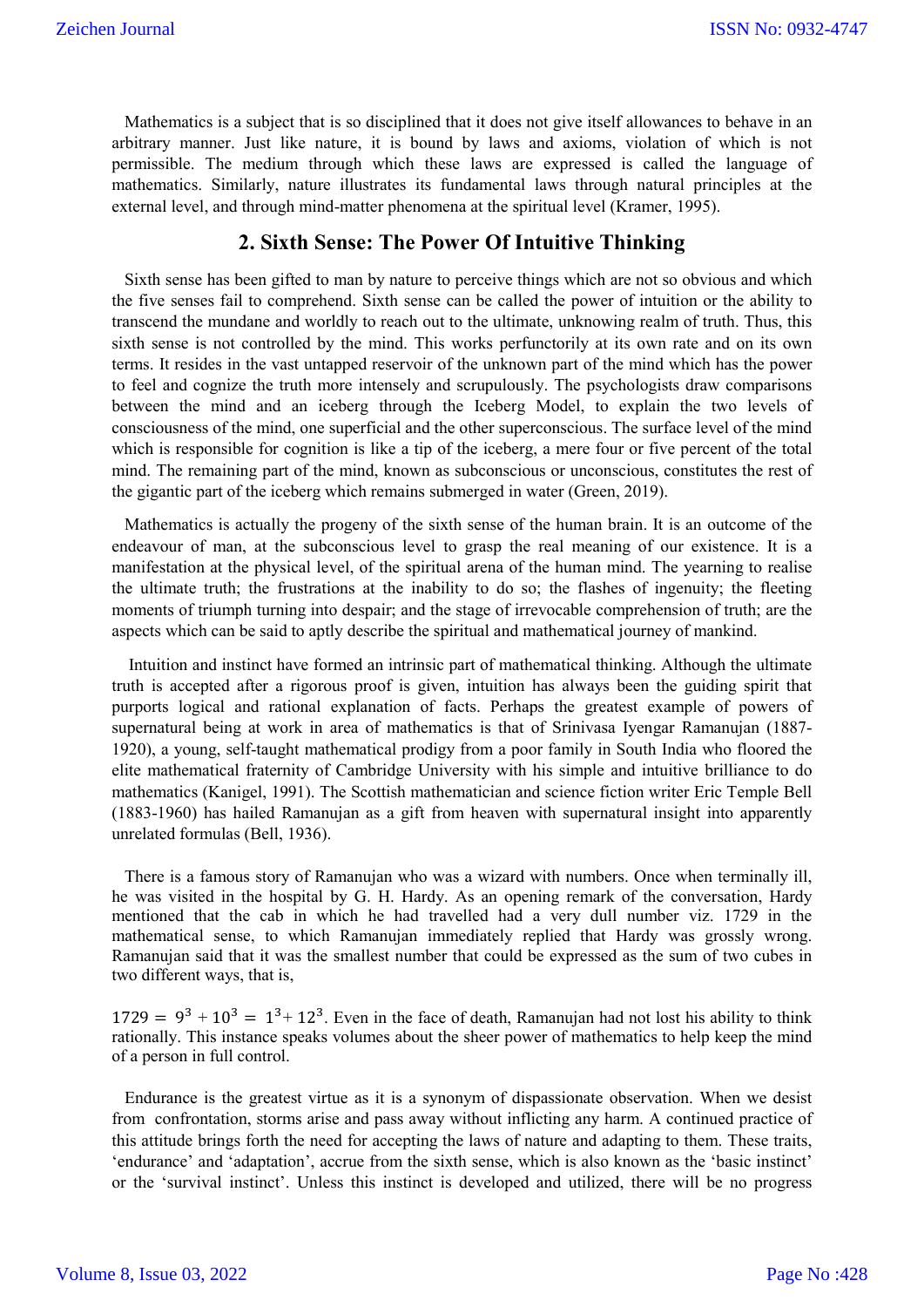towards understanding the laws, which govern our very existence. Intuition is the honest call of the conscience from the depths where only truth prevails.

 Mathematics, as we know it today, would not have existed, if man had not cared to listen to his voice of conscience. And, the conscience echoes the directives of nature. If man had not keenly observed the innumerability of objects present in nature, he would not have had the perspicacity to accept the denumerability of natural numbers. It was only a strong sense of intuitive thinking that led Euclid (325 - 265 BC) to postulate the Parallel Axiom that 'through any point not on a given line, one and only one line can be drawn parallel to the given line' (Ravindran, 2007).

 The remarkable feature of this axiom is that it makes an assertion about the whole extent of a straight line, that is, it says that two lines which are parallel do not intersect, no matter how far they may be produced. Now, visually this axiom can only be verified for a finite distance and not for the entire length line extending up to infinity (Courant et al., 1996). Here is an axiom, which transcends finiteness and enters the realm of infinity. It is easy for an intuitionist to believe in the axioms of Euclidean Geometry but for a formalist, who cannot accept anything without a sound logical explanation, it is very difficult to digest this parallel postulate as an unalterable truth. Many mathematicians tried to search for a proof of Euclid's Parallel Postulate but they all failed. An unending record of failures in finding the proof led to the belief that perhaps the postulate was independent of the rest of the axioms and thus different systems of geometry could be constructed in a self-consistent system in which the parallel postulate is replaced by a contrary postulate. This was eventually done and it ultimately led to the formation of a system called a non-Euclidean geometry (Meyer, 2006). The revolutionary importance of the discovery of non-Euclidean geometry lay in the fact that it demolished the notion that the only mathematical framework into which physical reality can be fitted must be based on the Euclid's axioms (Marwaha, 2022). This example establishes the credibility of intuitive thinking that springs from unflinching faith in the unknowability and uncertainty of regions which can be reached only through honestly listening to the calling of conscience that resides there.

## **3. Observation, Representation and Proof**

 "In this life, there are three kinds of men, just as there are three sorts of people who come to buy and sell, the next above are those who compete. Best of all, however, are those who come simply to look on. The greatest purification of all is, therefore, disinterested science, and it is the man who devotes himself to observation is able to deliver himself from the wheel of birth" Bertrand Russell

 The first step on the path of spirituality begins with the observation of truth as it is, without trying to change it in any way. It is human nature to interfere with everything due to the egotistical and selfrighteous attitude of the mind and then, on the basis of its past experiences, the mind develops the habit of evaluating a situation as good or bad. This proves to be a great impediment on the path of spirituality. Here lies another connection of mathematics to spirituality because the approach of mathematics to grow and evolve is through observation and analysis of the facts, followed by a mathematical representation and lastly prove them in all truthfulness. True to its innateness to be spiritual, mathematics functions at the following three levels: -

## **3.1 Observation**

 Observation entails a will to know the reality. Mathematics provides a meticulous training of the mind to become a dispassionate yet objective observer of the natural phenomena. The journey of mathematics begins with the observation of the evidence pointing towards the existence of numbers, whole or fractional, countable or uncountable. The process of addition and multiplication was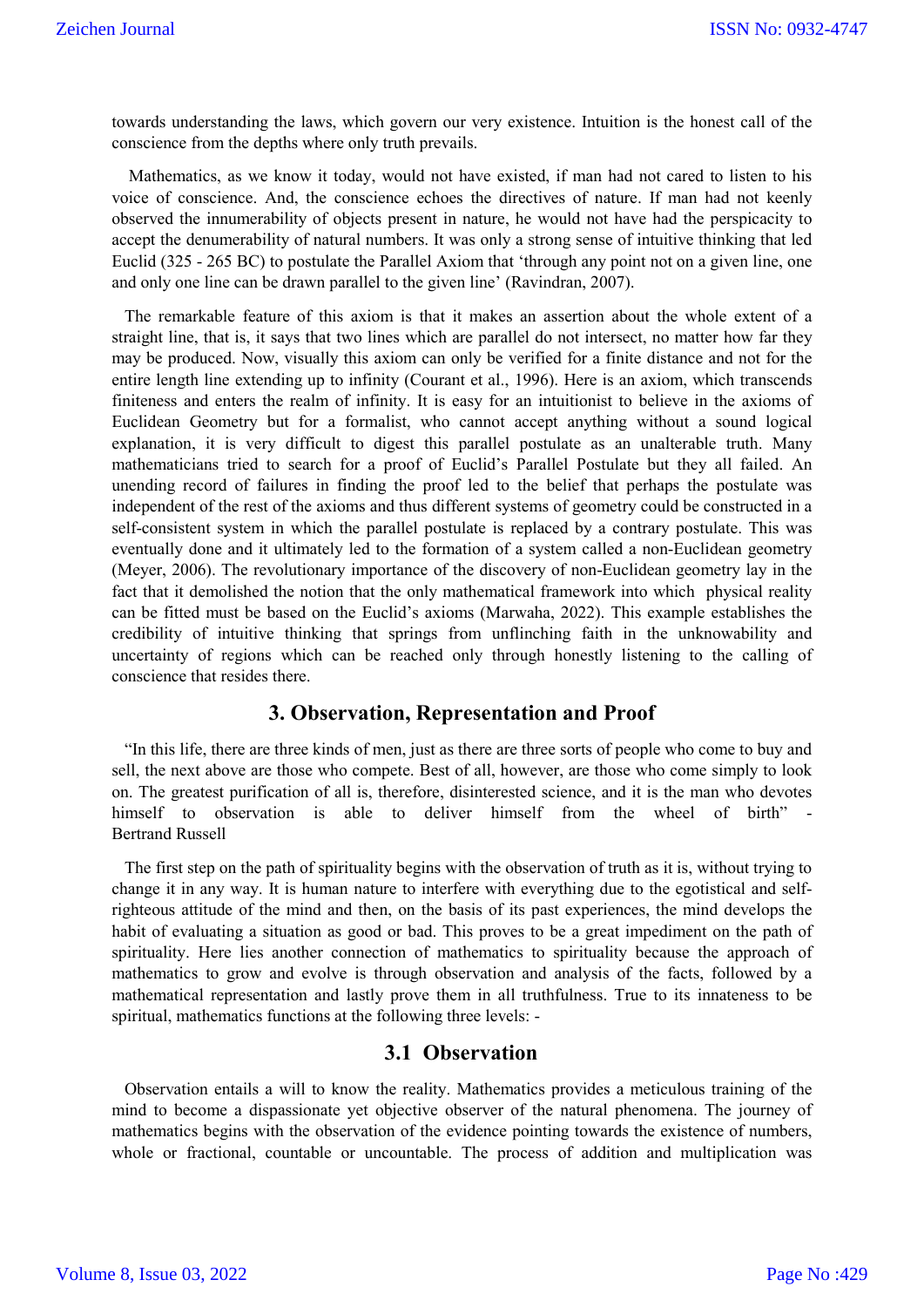happening all around. Nature had a way of bringing together entities with similar properties which led to the concepts of sets and groups (Kramer, 1966).

 To illustrate the power of keen observation, we give the example of the role of numbers in creating musical harmony (Schopenhauer, 1966). Iamblichus (245 CE – 325 CE), a fourth century Greek scholar, researched and wrote extensively on Pythagoras (570 – 490 BC) and his Brotherhood. According to him, Pythagoras happened to pass one day by a blacksmith's shop and heard the sounds produced by hammers striking the iron. The perspicacious powers of Pythagoras made him observe that certain hammers whose masses were simple ratios of each other produced harmonious sounds and the hammers whose weights had no relationship with others generated disharmonious sounds. This discovery led Pythagoras to claim that "all nature consists of harmony, arising out of numbers" (Taylor, 1818).

#### **3.2 Representation**

 Observation must be followed by the right expression. For a comprehensive understanding of the working of nature, a proper language was needed. Thus the language comprising symbols, their meanings and functions was developed. The set theory was a logical representation of the way subjects were handled in day-to-day life. Farmer A gifted a basket of apples and farmer B gifted a basket of oranges to farmer C on his birthday. Farmer C's wife stored them together in a heap, which was nothing but the union of the two baskets. Similarly, when the farmer's wife singled out mangoes from different baskets containing heterogeneous fruits, she was inadvertently performing the mathematical operation of intersection between two or more sets. These are extremely simple illustrations but these are present all around us in abundance. Only a keen mental perception is needed to realise their significance and utilize it to develop a subject. This subject has been mathematics, wherein all the basic axioms and fundamental principles are inspired by such examples present in nature around us (Peat, 1990).

David Hilbert (1862 – 1943) was a stalwart German mathematician who lent an aura of clarity, precision and sophistication to mathematics. He proposed a set of twenty-three unsolved problems at the International Congress of Mathematicians in Paris in 1900 in which he put into perspective many mathematical themes that he thought could set the course for further research. It was only due to a proper representation of these problems that incisive thinking into these areas led to a proper understanding and significant development of modern mathematics (especially in Set Theory, Axiomatic Theory and Logic). Hilbert gave a touch of elegance to the way mathematical problems must be posed, represented and proved. He belonged to the class of mathematicians who believed in representing mathematical ideas in the most logical, precise and axiomatic form so that these not only reflect the accuracy and rationale of mathematics but also prove the consistency and completeness of the subject. His dream of proving that an axiomatic approach of mathematics is consistent and complete did not materialize into reality, nevertheless Hilbert remains the face of the present day mathematics (Singh, 2005).

## **3.3 Proof**

 It is not such a difficult task to formulate a language based on observation, but what lends credibility to it is that it should represent truth and nothing but the truth and that is the hallmark of spirituality for any discipline. Mathematics has followed this approach of becoming a spokesperson of nature and truth right from its inception. This is evident from the fact that no statement can be issued without being supported by a proof. This proof must be in conformation with the infallible and unchallengeable laws that form the building blocks of mathematics. In the seventeenth century, the French mathematician Pierre de Fermat (1607-1665) posed a seemingly simple problem, "Does the equation  $x^n + y^n = z^n$ ,  $n \ge 3$  have any solutions in positive integers?". This was a natural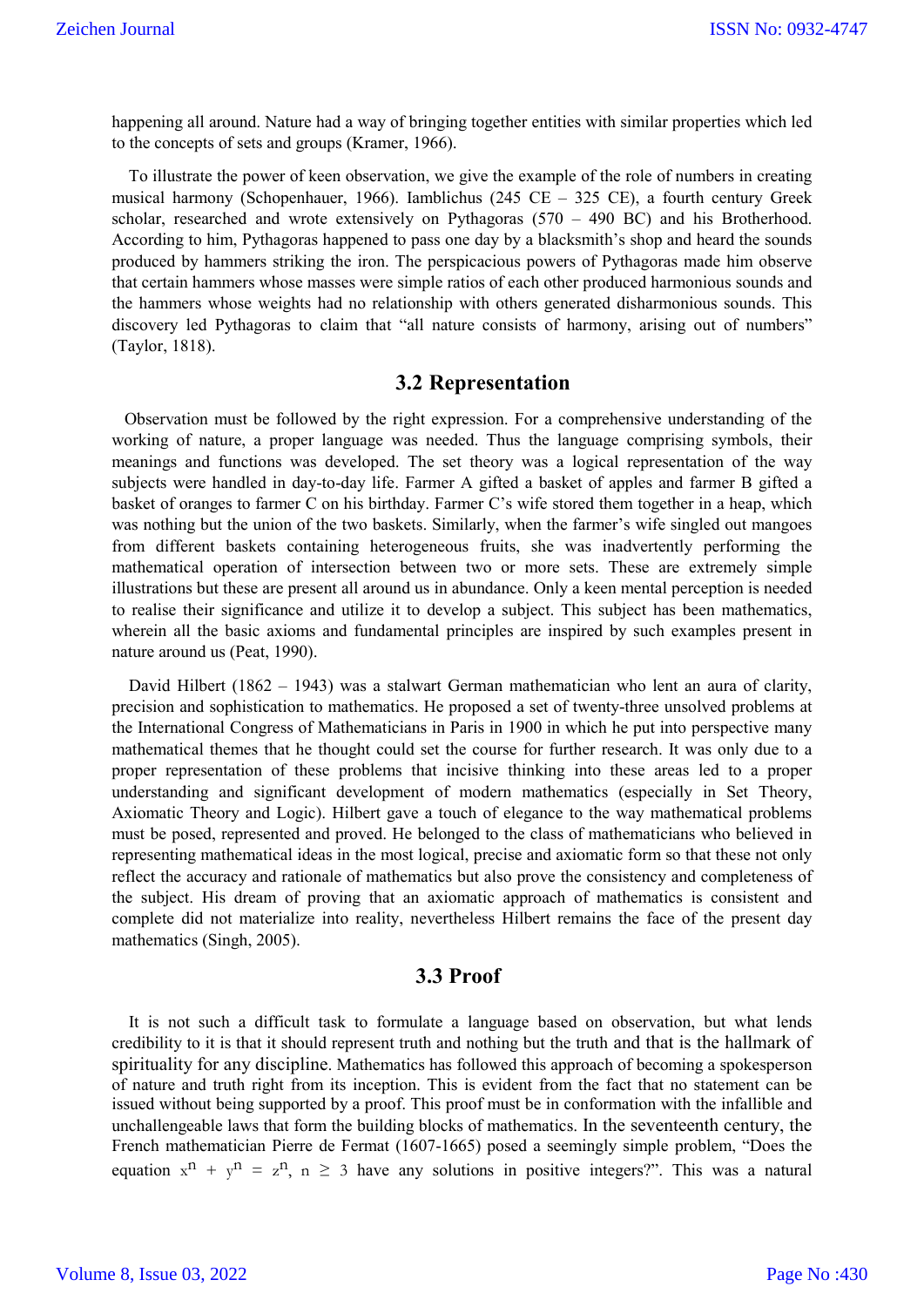generalisation of a similar question for the equation  $x^2 + y^2 = z^2$ , the solution of which was given by Pythagoras in the sixth century BC. After Pierre de Fermat's death, a note was found scribbled in the margin of a page that the solution to the general problem was in the negative and that he had found a perfectly marvellous solution but was unable to jot it down due to lack of space. Since Fermat was known to be a highly prolific mathematician, few had any reason to doubt the veracity of his words. Thus for three and a half centuries, mathematicians strove hard to solve the problem and some succeeded to obtain only partial solutions. But the absolute proof eluded the mathematicians until in 1993, Andrew Wiles (b.1953), a professor in Princeton University, accomplished the impossible by solving the problem after labouring over it for more than seven years (Singh, 2005).

 One of the crucial links in the proof of Fermat's Last Theorem by Andrew Wiles was provided by a conjecture posed by Japanese mathematicians Yutaka Taniyama (1927-1958) and Goro Shimura (1930-2019) in 1955. The conjecture involved the relation between two areas of mathematics, viz. modular forms and elliptic equations which are not even remotely related to one another. At the time of announcement of this conjecture, it was claimed to be highly bizarre and a result of apparent wilful thinking. Although, it was a thought that was to bring a revolution in the field of number theory, nevertheless it had no claims to its veracity without a proof. Taniyama had shown that the relation between these two unrelated areas verified for some cases that he had tested but it was still a conjecture only without a proof that works for all cases (Marwaha, 2016). The equivalence of the truthfulness between Fermat's Last Theorem and what came to be known as Taniyama–Shimura Conjecture shifted the focus from proving Fermat's Last Theorem to proving this conjecture. Even establishing the equivalence between the two results was a major breakthrough but the real problem remained unsolved.

 Mathematics can play around and come up with wonderful and aesthetically beautiful connections between seemingly unrelated areas but up to the time, the veracity of these links is established beyond doubt, these will remain to be clever machinations of contriving minds. Only a veritable proof can lend credibility and sensibility to an otherwise beautiful but soulless piece of art. This is only one instance among several which highlights the significance of 'proof' in mathematics. Eventually the Taniyama –Shimura Conjecture was proved by Andrew Wiles and this proved what Fermat had claimed to be true (minus the proof), three and a half centuries ago (Singh, 2005).

## **4. Yin and Yang – Opposites are a Way of Life**

 Life is a mix of opposites. Every event that occurs, whether in the physical world or in the mental and emotional world, has two faces to it; one is apparent and the other hidden. The ancient Chinese philosophers observed the fundamental principle that the characteristic of opposites is present in every aspect of nature. They called these opposite entities – Yin and Yang. Yin, generally regarded as female, represents the negative principle in nature and Yang, the male counterpart, is representative of the positive principle. Here positive or negative aspects are not to be judged as good or bad but to be regarded as relative terms. For example, if Yin is the moon, then Yang is the sun. Both moon and the sun have their respective qualities which cannot be permanently described as beneficial or harmful. Yin-Yang are reflected in the different seasons, day and night, water and stream, matter and energy. In all these examples, one important fact that comes to light is that Yin-Yang are not in a stationary state; in fact, they are constantly changing forms from one into the other, at the same time being in a state of equilibrium (Guoli et al., 2021).

"What a caterpillar calls the end of life, wise men call a butterfly" - A Chinese proverb.

 The Yin-Yang model can also be used to understand not only the physical but the mental and the spiritual nature of human dialectical thinking. The mind is always replete with thoughts. Some thoughts are infused with positivity while others are negative and harmful. The driving force behind these thoughts is the ego which has the power to convert negativity into positivity and vice-versa. The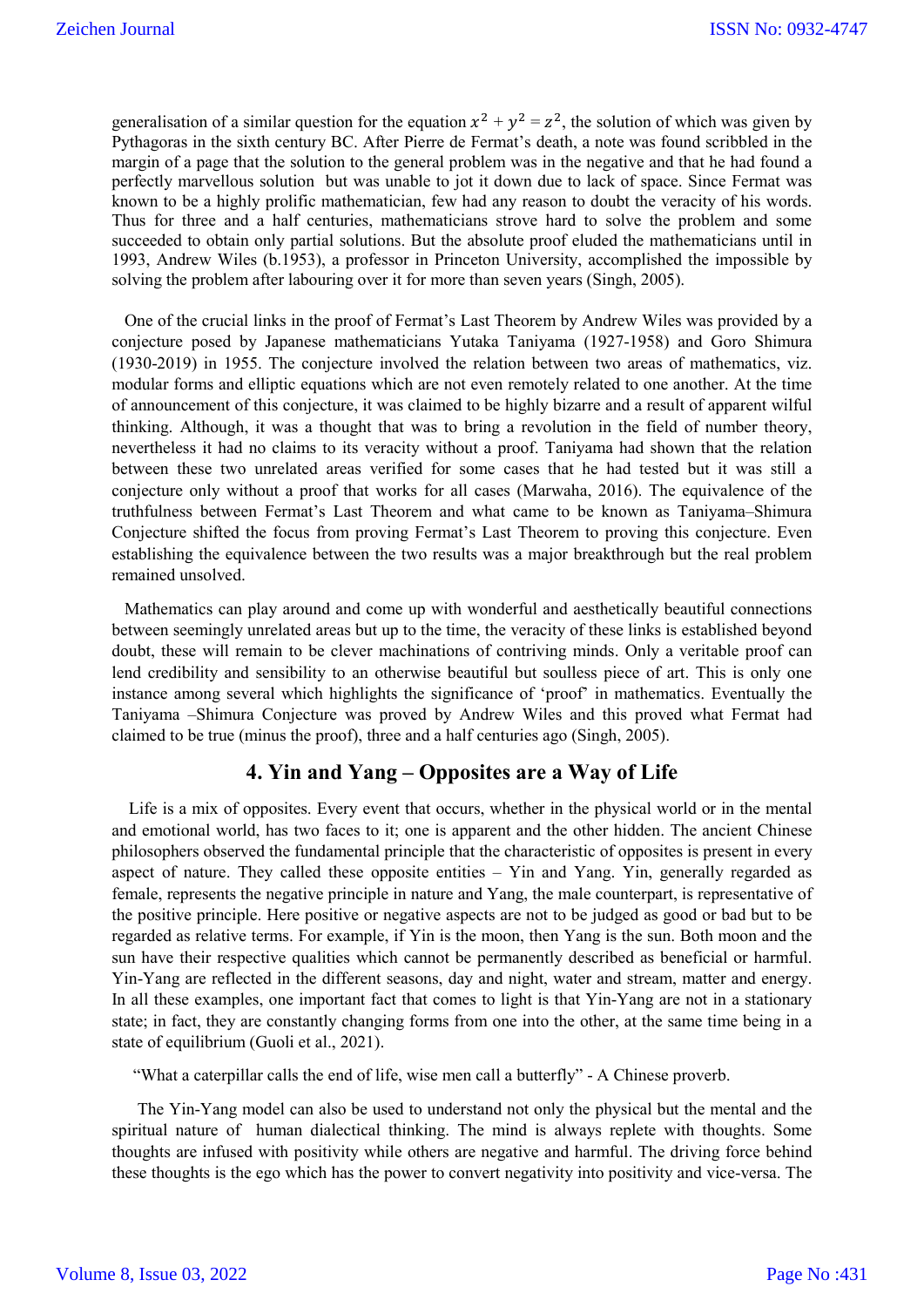ego is blind and for it, the supreme truth is the self and its nature. Therefore, it reacts with closed eyes according to its prejudices, opinions, impressions and conditionings. This constantly affects the balance of Yin-Yang in the mind and the spiritual strength of a person lies in discerning both the facets with clarity and precision. But before doing this, the Yin-Yang factor should be deeply impressed upon the mind that nature is a blend of extremes (Marwaha, 2016).

 Mathematics is a true child of nature, as the essential quality of having pairs of opposites is amply exhibited in its spirit. According to Zhang and Shao (Zhang et al., 2012), in Chinese philosophy, all the rules established by human beings can only be done in sync with its understanding and development of nature. They further elucidate that according to traditional Chinese mathematics, a mathematical object can be studied only in a model-free structure by researching through the complex relationships in non-compatible and paradoxical conditions. The following examples are given to illustrate this line of thought.

Example 1. The advent of counting numbers was not enough to sustain the credibility of mathematics. These numbers accounted for finite quantities but in the real world, the feeling of nothingness and deficit is omnipresent. Thus, it was imperative that the number zero and negative natural numbers be included. To every natural number p, there corresponds a negative natural number  $-p$ . These are represented on the opposite sides of the number line.

Example 2. In defining many of the basic concepts of mathematics, the definition can be approached through two directions. For defining the limit of a function, we first define its limit inferior and limit superior which always exist and if these happen to be equal, then their common value is defined to be the limit of the function. The value of the limit lies between the limit inferior and limit superior.

Example 3. With the definition of the Riemann Integral of a function are attached the two concepts of upper integral and the lower integral and only when these are equal do, we say that the Riemann Integral of the function exists; otherwise, the value of the integral lies between the lower and the upper integrals. One interesting fact to note here is that the upper and the lower integrals always exist, though they may not be equal.

Example 4. Every function has a positive part and a negative part and it is expressible as their difference. If 'f' denotes a function and  $f^+, f^-$  respectively its positive and negative parts, then

> $f = f^+ - f^-$ , where  $f^+(x) = \max\{f(x), 0\}$  and  $f^-(x) = \max\{-f(x), 0\}$

 Mathematics is replete with such examples where pairs of extremes come together to lend credibility to a concept. In following a particular line of thought, extreme situations can occur that threaten to upset the balance of rational thinking. But whatever the outcome of this upheaval might be, it is never at the cost of truth. The spirit of mathematics has always remained untainted and victorious whenever there has been a war of conflicting and extreme schools of thought (Marwaha, 2016).

# **4. Ego and The Cantor Set**

 The journey on the path of spirituality begins with self-introspection and ends with self-realisation. This is the essence of Platonism, the philosophy of the ancient Greek philosopher Plato (427-347 BC), that all spiritual experiences are transcendental and independent of their actual existence in the physical world. Kessler speaks about this in his paper (Kessler, 2019) in relation to spirituality in mathematics. Many eminent mathematicians such as Gottlob Frege (1848-1925), Kurt Friedrich Gödel (1906-1978) and Bertrand Russell have endorsed this viewpoint.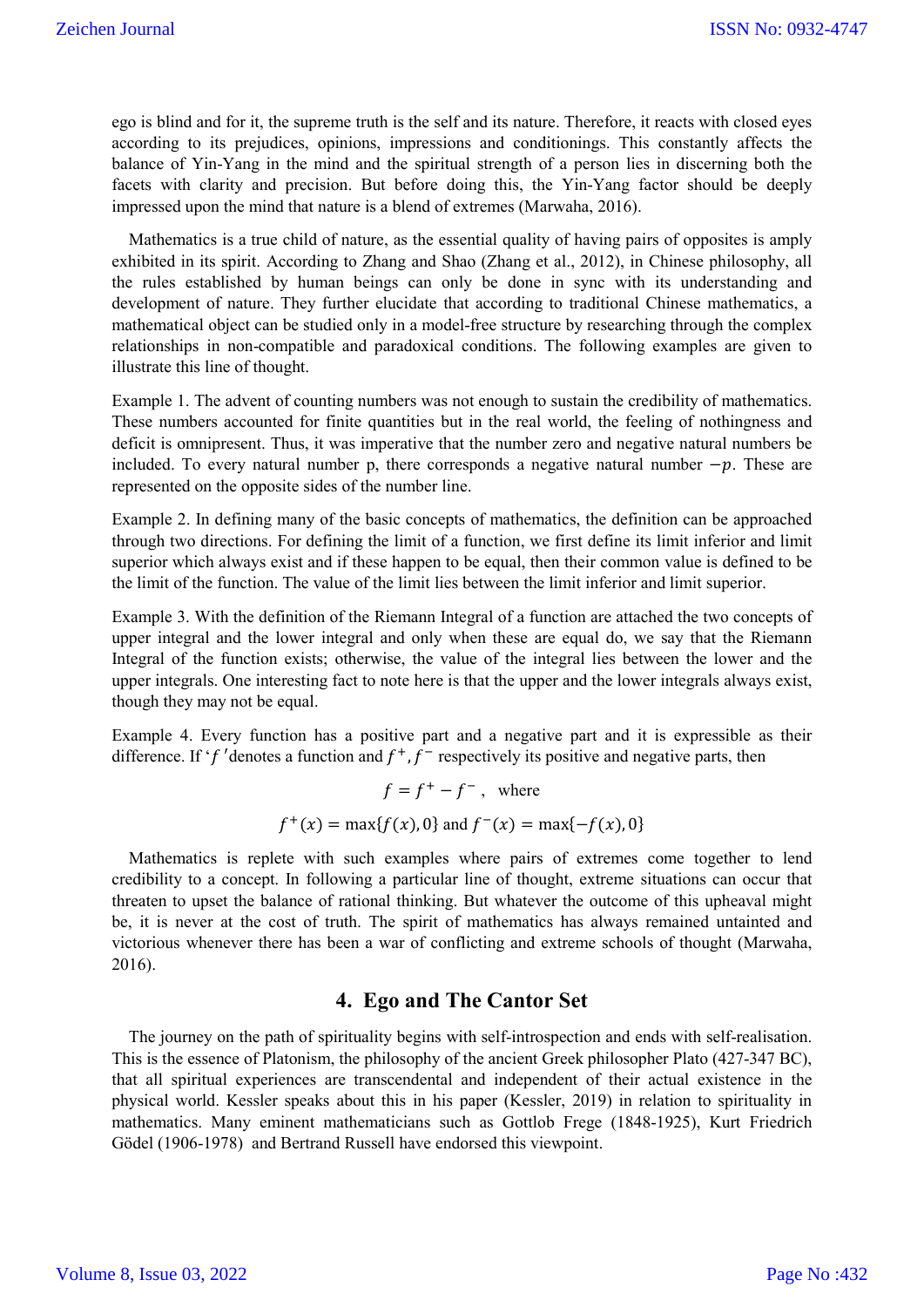Notwithstanding the objections and counter arguments given by many philosophers to mathematical Platonism, I would like to substantiate it with the example of Cantor Set, a mathematical entity that can be exemplified as a physical representation of the abstract vagaries of the human mind. The analogy of the Cantor Set elucidates a very significant aspect of path to spirituality and that is overcoming the egotistical attitude that prevents from looking at the reality as it is (Marwaha, 2016).

 Let us begin with understanding the process of construction of Cantor Set, which in itself is quite revelatory in nature. The mathematician Georg Cantor (1845-1918) started with the closed unit interval [0, 1]. We all know that the length of this interval is 1. Divide the interval into three equal parts and remove the open middle third i.e., the open interval  $\left(\frac{1}{3}, \frac{2}{3}\right)$  $\frac{2}{3}$ ) from[0,1]. What remain are two closed intervals  $\left[0, \frac{1}{2}\right]$  $\frac{1}{3}$  and  $\left[\frac{2}{3}, 1\right]$  of length  $\frac{1}{3}$  each. Again, divide these two intervals into three equal parts and remove their respective open middle thirds. This will be  $\left(\frac{1}{9}, \frac{2}{9}\right)$  $\left(\frac{2}{9}\right)$  and  $\left(\frac{7}{9}, \frac{8}{9}\right)$  $\frac{6}{9}$ , each having length  $\frac{1}{3^2}$ . After this second phase of elimination, four closed intervals viz.  $\left[0, \frac{1}{9}\right]$  $\frac{1}{9}$ ,  $\left[\frac{2}{9}, \frac{1}{3}\right]$  $\frac{1}{3}$ ,  $\left[\frac{2}{3}, \frac{7}{9}\right]$  $\frac{1}{9}$  and of length  $\frac{1}{9}$  or  $\frac{1}{3^2}$  each is remaining. Now, if we divide each of these closed intervals into three equal parts and remove their respective middle third, we shall be left with eight closed intervals of length  $\frac{1}{3^2}$  each. Let us continue indefinitely this process of eliminating parts of [0, 1]. At the *n*th stage,  $2^{n-1}$  intervals of length  $\frac{1}{3^n}$  each is removed. Therefore, in the limiting stage, the total length of the intervals removed will be

$$
\frac{1}{3} + 2 \cdot \frac{1}{3^2}, +2^2 \cdot \frac{1}{3^3} + 2^3 \cdot \frac{1}{3^4} + \dots + 2^{n-1} \cdot \frac{1}{3^n} + \dots
$$
  
=  $\frac{1}{3} \left( 1 + \frac{2}{3} + \frac{2^2}{3^2} + \frac{2^3}{3^3} + \dots \right)$   
=  $\frac{1}{3} \cdot \frac{1}{1 - \frac{2}{3}}$   
= 1

 If from an interval of length 1, chunks and chunks of points are taken away which all add up to length 1, then what do you expect to remain in the interval? On the surface level, it appears that [0, 1] has been totally emptied of all points. It was the genius of Cantor that he discovered that despite this deletion, [0, 1] still has infinitely many points left in it. Moreover, these infinitely many points are uncountable in number. Isn't this a mind-boggling revelation? The interval [0, 1] has uncountable infinity of points to begin with and if from this interval of length 1, a part of unit length is removed, still there are infinitely many points remaining. The collection of these infinitely many points is called the Cantor Set. (Some of the points which are clearly visible in this set are the end-points of the open intervals viz.,  $\frac{1}{3}, \frac{2}{3}, \frac{1}{9}, \frac{2}{9}, \frac{7}{9}, \frac{8}{9}$  $\frac{6}{9}$ , etc. which do not get removed at any stage) (Dauben, 1990).

 The Cantor Set is one of those examples of mathematics where its claim to spirituality is substantiated. Let us compare the mind to the Cantor Set. The mind is a storehouse of thoughts and emotions. If driven by ego, hatred and anger, we throw venom on others thinking that it will help to clear our mind of negativities, then we are grossly mistaken. It makes no dent in our existing stock of impurities. In fact, by generating negativities, we shall only succeed in multiplying the impurities, which will spell further doom for us.

## **5. Conclusion**

 In this paper, we have seen several illustrations to show that the mathematical concepts are closely associated with the phenomena of nature on one hand and the creator, on the other. This line of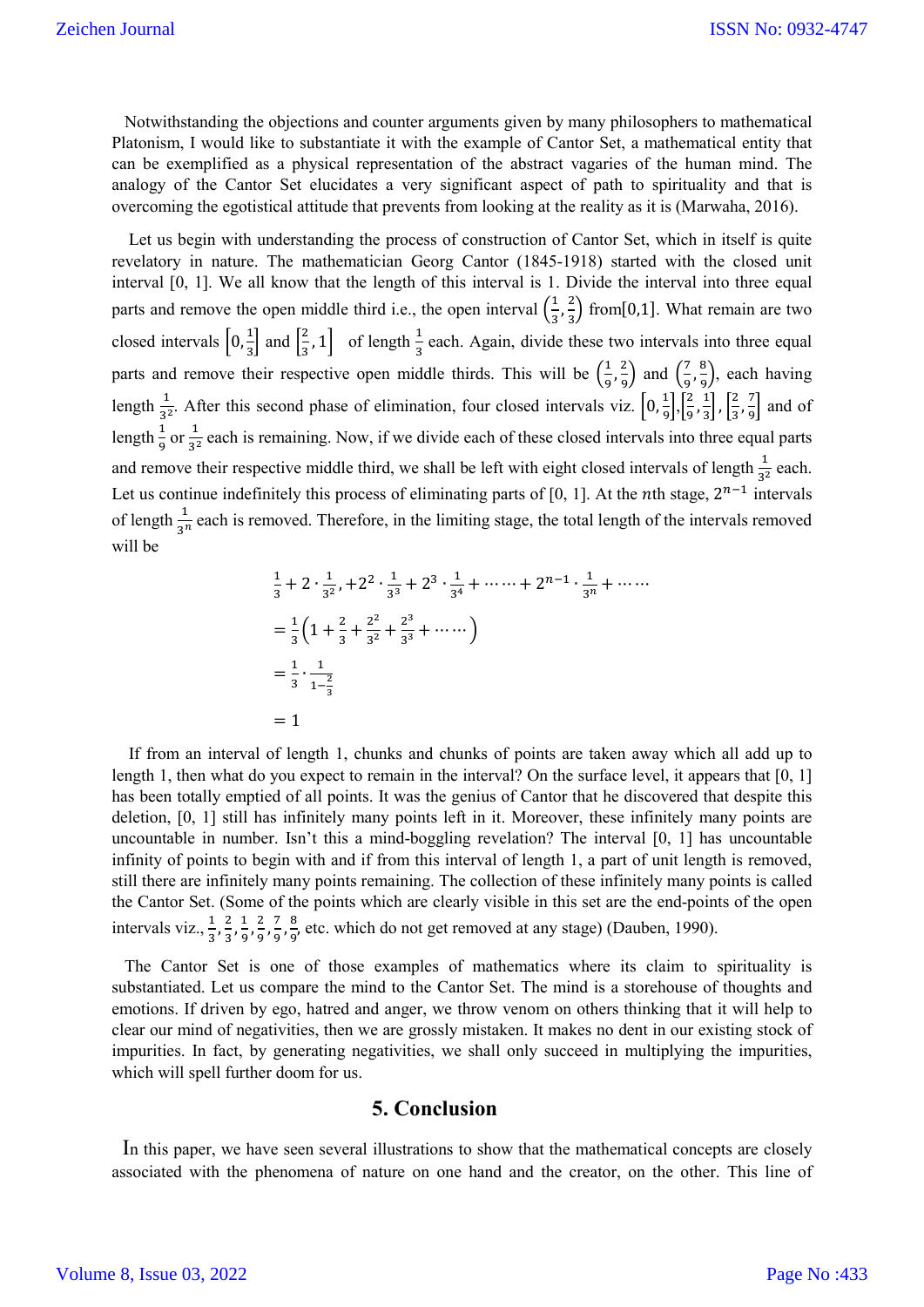thought is in sync with many mathematicians, philosophers and scientists from Plato to Stephen William Hawking (1942-2018). In his book "Plato and Aristotle in Mathematics", Anglin writes that "Plato believes that in studying mathematical truths, we shall be in a better position to know the absolute, necessary truths about what is good and right and thus be in a better position to become good ourselves" (Anglin et al., 1995).

 According to Stephen Hawking, "I am not religious in the normal sense. I believe the universe is governed by the laws of science. The laws may have been decreed by God, but God does not intervene to break the laws." The real beauty of mathematics lies in the fact that it embraces different perspectives and philosophies. For this reason alone, mathematics can be claimed to be spiritual because the essence of spirituality lies in giving freedom of thought and respecting everyone's understanding of the ultimate truth.

 I would like to conclude by bringing to light the debate that has been going on among the mathematicians 'whether mathematics is discovered or invented?'. This question is closely related to the perception that an individual might have regarding the spiritual connection of mathematics with nature.

 Quoting Albert Einstein (1879-1955) – "How can it be that mathematics, being after all a product of human thought which is independent of experience, is so admirably appropriate to the objects of reality?", this statement of Einstein highlights the dichotomy that exists in the nature of mathematics as a discipline, and its perception by an individual. On one hand, there is mathematical Platonism where the eternal mathematical truths exist intrinsically in nature and it is up to us to discover them. "The knowledge of which Geometry aims is the knowledge of the eternal" – Plato. On the other hand, there is this non-Platonist way of thinking that believes that reality is far more complex and to comprehend it fully, elegant methods have to be invented, which also need to be experimentally verified (Abbott, 2013).

The irrational number Pi  $(\pi)$  is an incomprehensible irrational number with no familiar pattern extending endlessly towards eternity, but strangely has connections with nature (Singh, 2005), raising the quandary if  $\pi$  is contrived or exists naturally? Similarly, complex numbers appear naturally in many areas of physics and engineering, but for an engineer, there is nothing magical about complex numbers, even though the Euler's remarkable formula  $e^{-i\pi} = -1$ , which seems so far off from reality helps to describe a rotation by  $\pi$  radians (Hamming, 1980).

 Platonists view fractals as proof of a mathematical entity that has an independent existence in nature. But the connection of fractals to nature might not be visible to a mathematician who is lost in iterative formulae that are calculative and contrived products of the human mind (Penrose, 2004).

 To conclude the paper, I would like to say that whether mathematics is invented or discovered or whether it is spiritual or steeped in atheism, it definitely provides the bridge for the human beings to contemplate on the questions of our existence and its connection with nature. It paves the path for contemplation and inspires to find answers and even if the solutions are elusive and hard to find, every step taken on the path is meaningful and worthwhile. Albert Einstein has beautifully summed up the dichotomy in approach and perception of mathematics in his following quote: "As far as the laws of mathematics refer to reality, they are not certain, and as far as they are certain, they do not refer to reality".